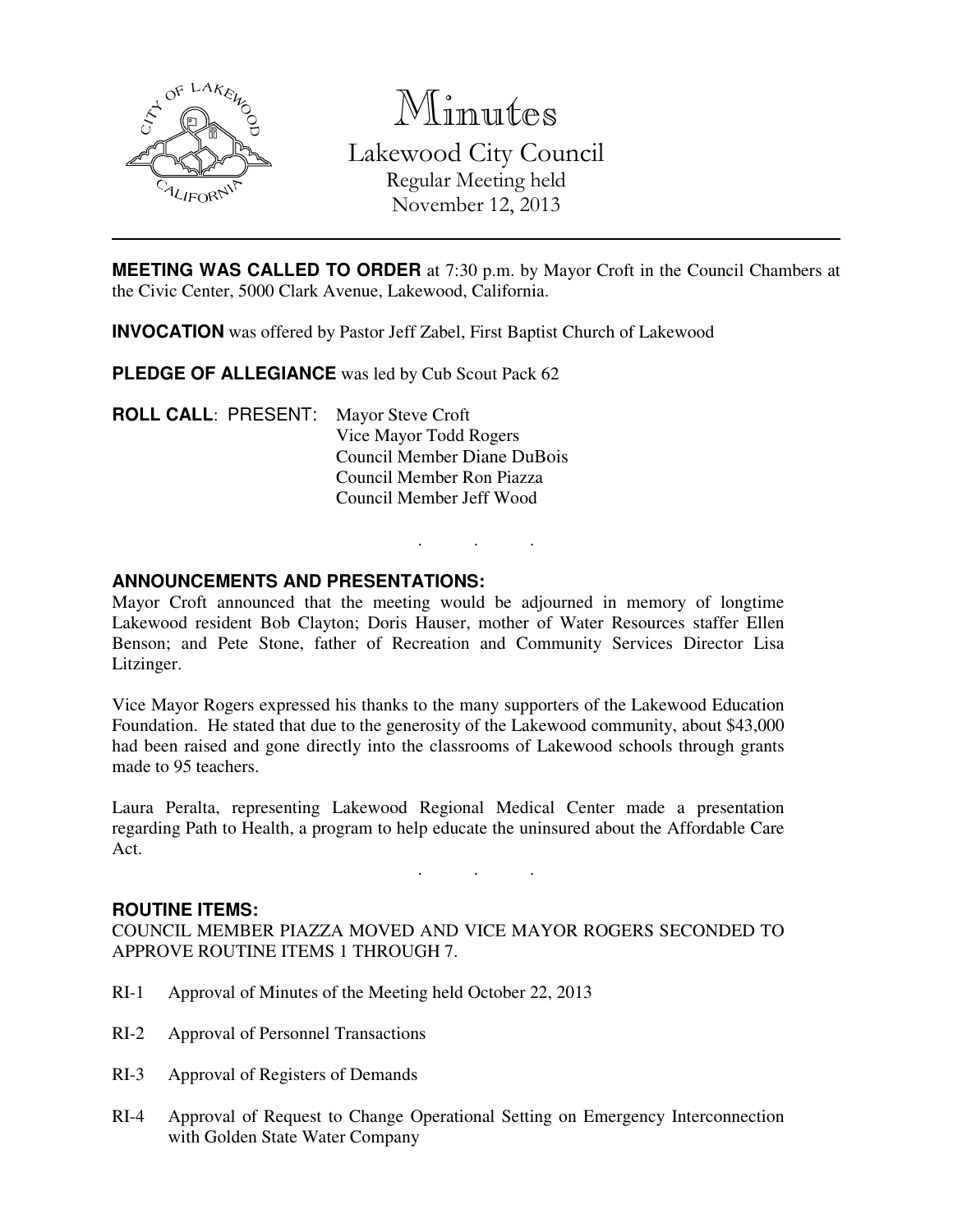City Council Minutes November 12, 2013 Page 2

#### **ROUTINE ITEMS:** Continued

- RI-5 Approval of Quarterly Schedule of Investments
- RI-6 Approval of Monthly Report of Investment Transactions
- RI-7 Acceptance of Notice of Completion for Public Works Contract No. 2013-2, Arbor Yard Office Building Lighting Replacement Project, J. Kim Electric, Inc.

UPON ROLL CALL VOTE, THE MOTION WAS APPROVED:

AYES: COUNCIL MEMBERS: Rogers, Piazza, DuBois, Wood and Croft NAYS: COUNCIL MEMBERS: None

### **1.1 • ORDINANCE NO. 2013-8; PERTAINING TO ELECTRONIC CIGARETTES AND SIMILAR DEVICES**

. . .

City Attorney Steve Skolnik advised that the proposed ordinance had been introduced at the previous City Council meeting and was presented for public hearing and second reading at this time. He noted that there were no unique requirements contained in the ordinance, that it would identify electronic cigarettes and vapor devices as subject to the same regulations under State law as cigarettes and nicotine products.

Mayor Croft clarified for those in the audience wishing to be heard on this matter that this item was regarding where electronic cigarettes and similar devices could be used and that the next item on the agenda pertained to the zones where businesses specializing in the sale of tobacco and other nicotine products could be sold.

Vice Mayor Rogers inquired of staff if there had been any update on when the Federal Food and Drug Administration would release findings regarding electronic cigarettes. Community Development Director Sonia Southwell stated that although findings were scheduled for release at the end of October, the release had been delayed with no new date identified.

Mayor Croft opened the public hearing at 7:45 p.m. and called for anyone in the audience wishing to address the City Council on this matter.

Craig Chambers, Lakewood, spoke in favor of the proposed ordinance, noting the potential hazard to children.

Greg Wood, Long Beach; Fr. Jack Kearney, Lakewood; Michael Provenzano, Riverside; Gary Gunnarson, Long Beach; Livia Castellanos, Cerritos; George Schilling, Lakewood; Roy Santos, Chino Hills; Justine Manabay, Diamond Bar; Ben Tanjuakio, Riverside; Karen Sy, Long Beach; Chris Bautista, North Hollywood; Joey Mariano, Burbank; Stephanie Aiello, Long Beach; and Van Durke, Long Beach, spoke in opposition to the ordinance. They raised issues such as the beneficial use of electronic cigarettes or vapor devices to help stop smoking tobacco, and also encouraged the Council to wait until there was actual evidence that harm could be caused by use of the devices before restricting their use.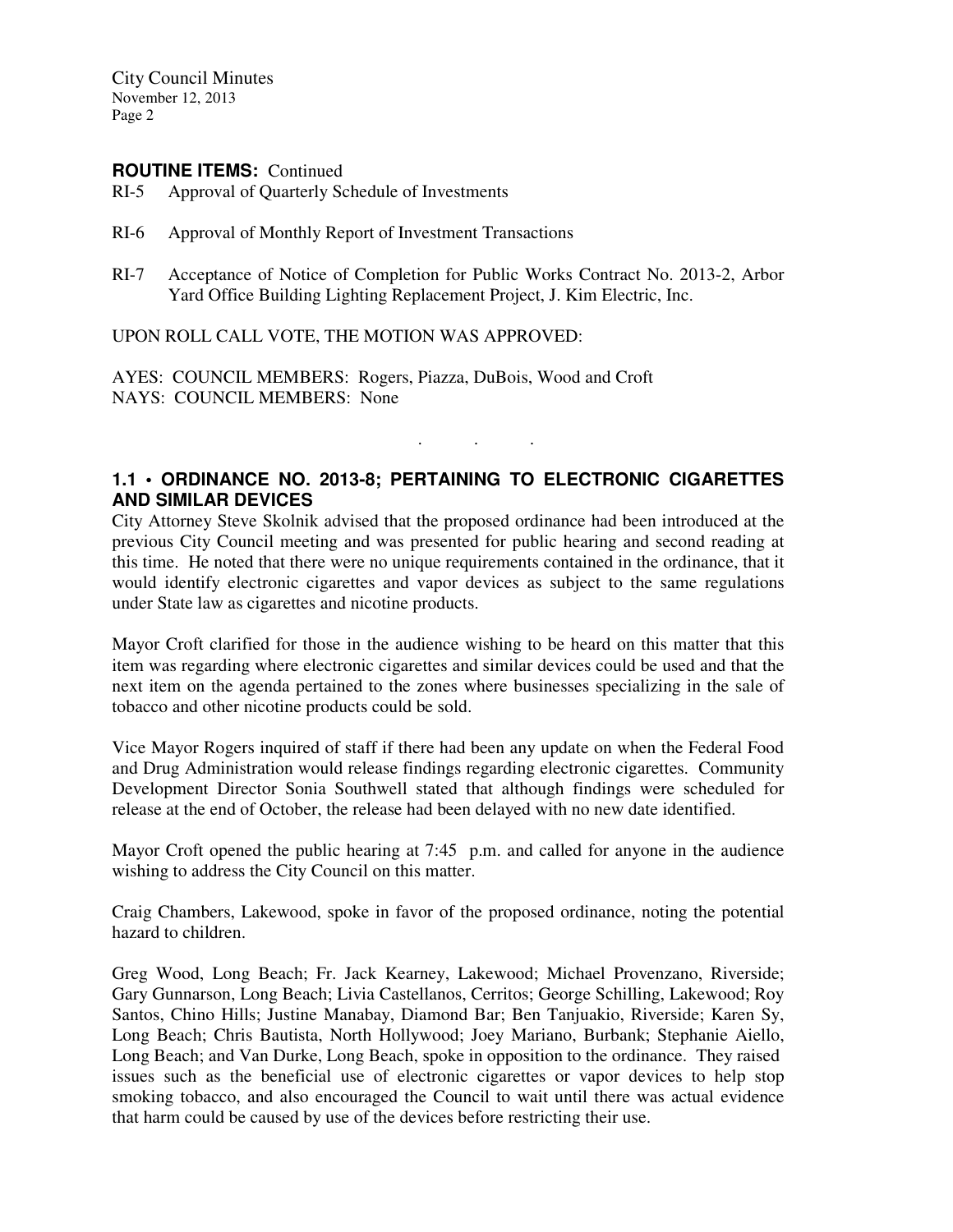# **1.1 • ORDINANCE NO. 2013-8; PERTAINING TO ELECTRONIC CIGARETTES AND SIMILAR DEVICES** - Continued

Mayor Croft addressed the audience clarifying that the proposed ordinance would not ban the use of electronic cigarettes and similar devices or their availability. He stated that although many of the speakers had said the devices had helped them stop smoking tobacco, they were not FDA approved as smoking cessation devices. He also noted that although it had been stated that the devices were not targeting children, despite the types of flavors being offered, quite a few of the speakers had acknowledged that they had been smokers from their early teens. He concluded by stating that in light of the conflicting studies and many unknowns regarding the safety of long-term exposure, this regulation was the right thing to do, and did not prohibit the use, but rather regulated the use to where it would not inconvenience others.

Council Member Wood stated that he had carefully read the many emails submitted regarding this subject and did not dispute the personal benefits of the devices to those who had testified at this hearing. He stated, however, that there were some places, like restaurants, where the use of these devices was not appropriate, for the protection of others.

Council Member Piazza stated that while he did not want to make unnecessary laws, he was torn between those who wanted the personal freedom to use their devices and those residents who did not want it in their personal space. He stated he felt that the community generally did not want to have these devices used in enclosed places, like restaurants or theaters. He noted that the City Council could easily re-visit this issue if new information about the safety of the devices became available.

Vice Mayor Rogers stated that although he did not want to interfere with personal choices and he supported the right to smoke in appropriate places, it was sadly necessary to legislate courtesy. He noted that he had done some research on his own and that while he hoped all of the positive stories about the benefits of the devices was not eventually wiped out by other serious health issues, it was prudent to restrict where the devices could be used until more was known about the long-term effects.

Council Member DuBois, in reference to the comments regarding the lack of detectable odor from the use of the devices, noted that as a former smoker, she had been unaware of how the odor of smoke had been detectable by others. She stated that she would support the ordinance in order to protect the rights of the public.

ORDINANCE NO. 2013-8; AN ORDINANCE OF THE CITY OF LAKEWOOD AMENDING THE DEFINITION OF SMOKING TO INCLUDE ELECTRONIC CIGARETTES AND SIMILAR DEVICES was read by title by the City Clerk.

VICE MAYOR ROGERS MOVED AND COUNCIL MEMBER DUBOIS SECONDED TO WAIVE FURTHER READING AND ADOPT ORDINANCE NO. 2013-8. UPON ROLL CALL VOTE, THE MOTION WAS APPROVED:

. . .

AYES: COUNCIL MEMBERS: Rogers, Piazza, DuBois, Wood and Croft NAYS: COUNCIL MEMBERS: None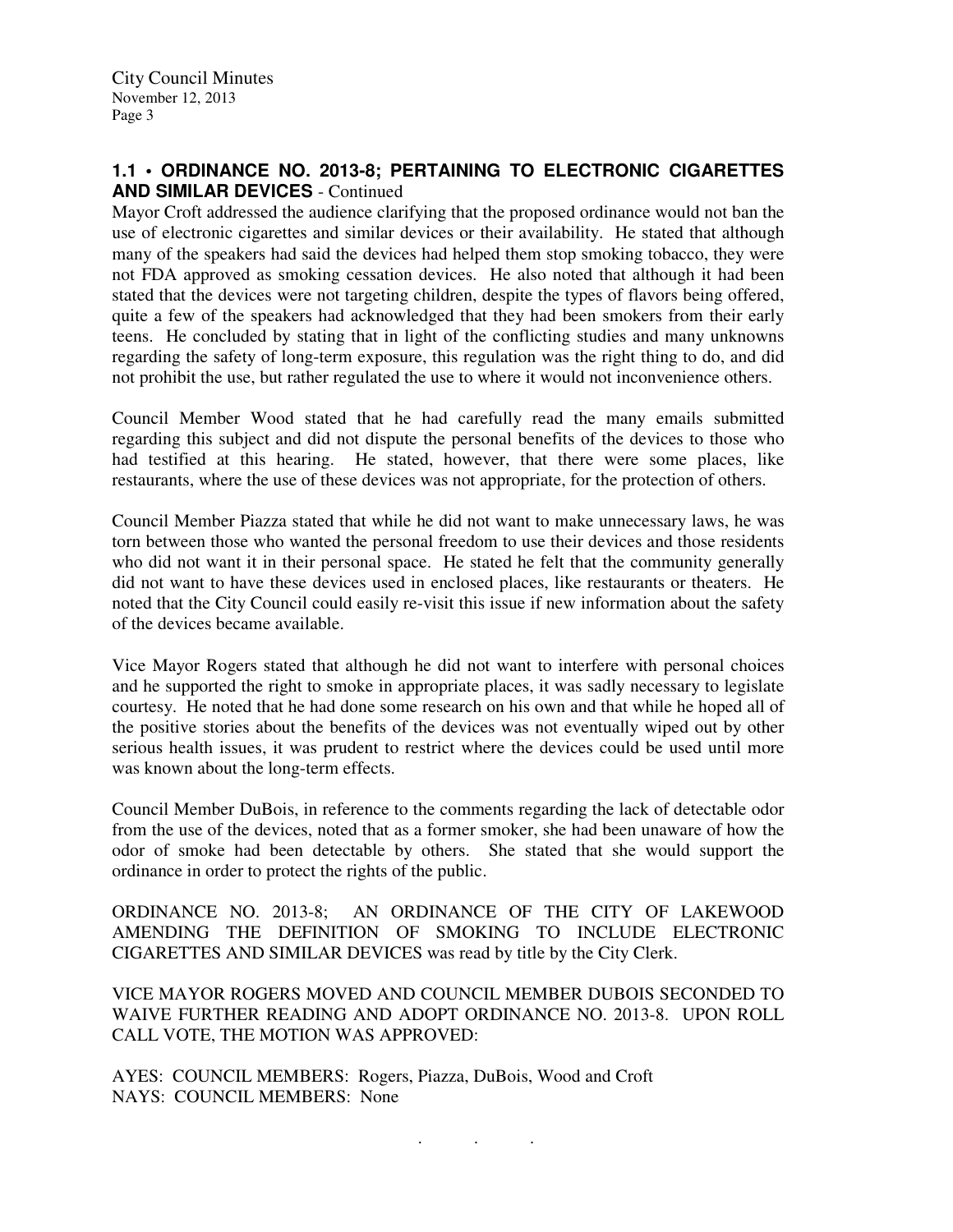# **2.1 • ORDINANCE NO. 2013-9; AMENDING THE LAKEWOOD MUNICIPAL CODE PERTAINING TO LOCATION REQUIREMENTS FOR TOBACCO AND NICOTINE PRODUCT SALES**

The Director of Community Development displayed slides and gave a presentation based on the memo in the agenda. She reported that the Municipal Code did not currently have standards for the location of stores whose primary business was the sale of tobacco, tobacco paraphernalia, electronic cigarettes, and/or vaporizing devices capable of delivering inhalable nicotine products. Staff had conducted a study and survey to determine the most appropriate zone that would limit this type of business in areas catering to children and families. The proposed ordinance would define both tobacco products, and tobacco and nicotine product sales, and would add sales of these products to the uses permitted in the C-4 (General Commercial) zone. She noted that all existing stores of this type with a valid business license would be exempt. It was the recommendation of the Planning and Environment Commission that the City Council introduce the proposed ordinance.

ORDINANCE NO. 2013-9; AN ORDINANCE OF THE CITY COUNCIL OF THE CITY OF LAKEWOOD AMENDING THE LAKEWOOD MUNICIPAL CODE PERTAINING TO THE ESTABLISHMENT OF TOBACCO AND NICOTINE PRODUCT SALES IN THE C-4 (GENERAL COMMERCIAL) ZONE

Responding to a question from Council Member DuBois, Ms. Southwell stated that the ordinance, as written, did not require future compliance for existing businesses and there would still be locations which did not impact schools or residential properties. She also noted that the definition included government buildings, like the civic center and fire stations.

Council Member Piazza noted that both staff and the Planning and Environment Commission had put a lot of effort into the development of the proposed ordinance. He stated that with the existing business locations and other retailers offering the products, as a secondary use, there would still be ample opportunity for anyone who wished to purchase these products.

Vice Mayor Rogers stated that the focus was on tobacco products and devices that could potentially be used for illegal drugs, in order to protect youth from things that can kill.

The City Attorney advised that the ordinance would also require a Conditional Use Permit for any new store whose primary business was tobacco and/or nicotine product sales.

Fr. Jack Kearney, Lakewood; George Schilling, Lakewood; Joey Mariano, Burbank; and Stephanie Aiello, Long Beach, spoke in opposition to the ordinance, urging the Council not to lump vapor devices in with tobacco.

VICE MAYOR ROGERS MOVED AND COUNCIL MEMBER DUBOIS SECONDED TO INTRODUCE ORDINANCE NO. 2013-9. UPON ROLL CALL VOTE, THE MOTION WAS APPROVED:

. . .

AYES: COUNCIL MEMBERS: Rogers, Piazza, DuBois, Wood and Croft NAYS: COUNCIL MEMBERS: None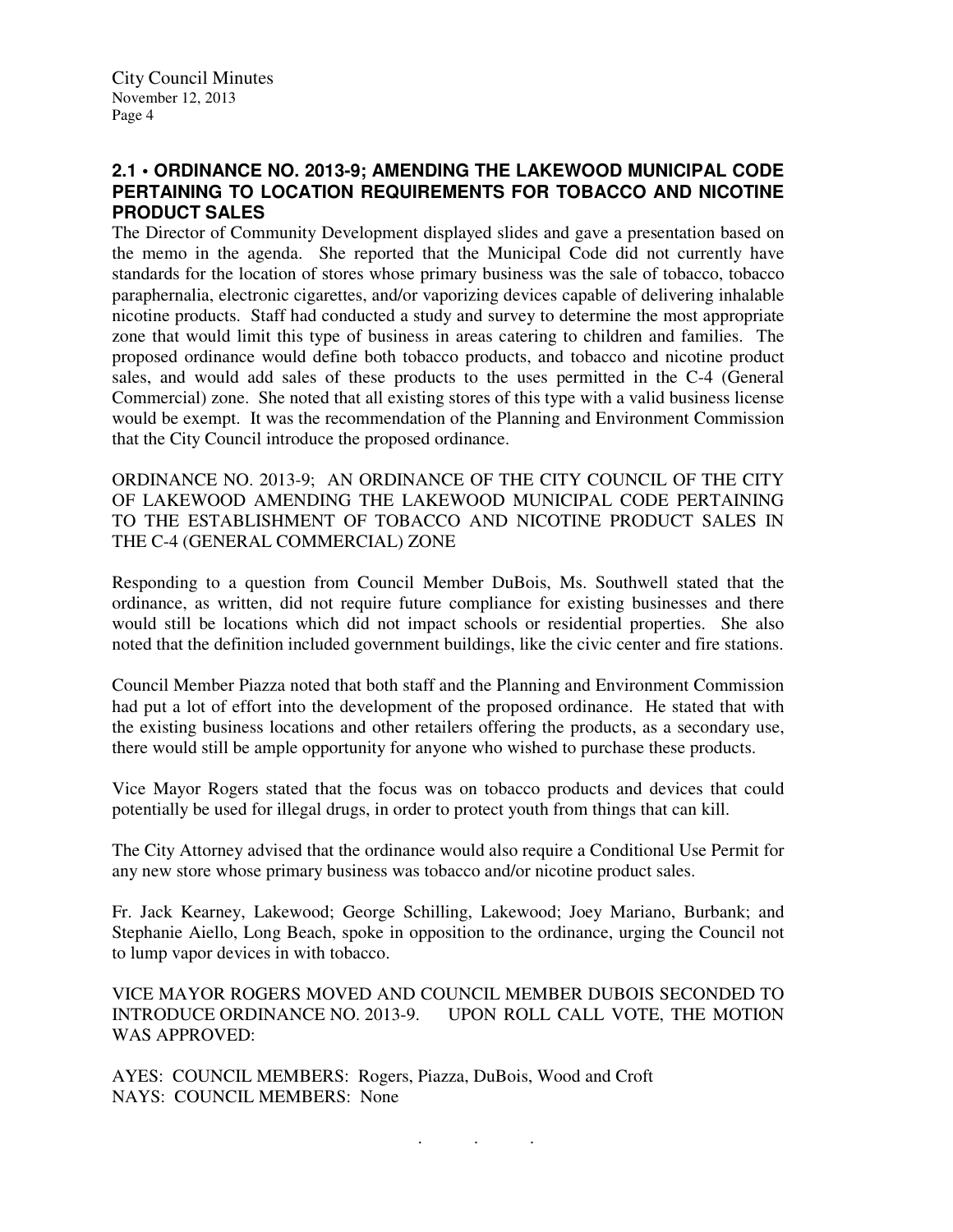City Council Minutes November 12, 2013 Page 5

### **2.2 • ORDINANCE NO. 2013-7; REGARDING LOW IMPACT DEVELOPMENT (LID)**

ORDINANCE NO. 2013-7; AN ORDINANCE OF THE CITY COUNCIL OF THE CITY OF LAKEWOOD, CALIFORNIA, AMENDING THE LAKEWOOD MUNICIPAL CODE PERTAINING TO LOW IMPACT DEVELOPMENT was read by title by the City Clerk.

COUNCIL MEMBER DUBOIS MOVED AND COUNCIL MEMBER WOOD SECONDED TO WAIVE FURTHER READING AND ADOPT ORDINANCE NO. 2013-7. UPON ROLL CALL VOTE, THE MOTION WAS APPROVED:

AYES: COUNCIL MEMBERS: Rogers, Piazza, DuBois, Wood and Croft NAYS: COUNCIL MEMBERS: None

**SUCCESSOR AGENCY ACTIONS** 

1. Approval of Registers of Demands COUNCIL MEMBER DUBOIS MOVED AND VICE MAYOR ROGERS SECONDED TO APPROVE THE REGISTER OF DEMANDS. UPON ROLL CALL VOTE, THE MOTION WAS APPROVED:

. . .

AYES: COUNCIL MEMBERS: Rogers, Piazza, DuBois, Wood and Croft NAYS: COUNCIL MEMBERS: None

# **SUCCESSOR HOUSING ACTIONS**

1. Approval of Registers of Demands COUNCIL MEMBER DUBOIS MOVED AND VICE MAYOR ROGERS SECONDED TO APPROVE THE REGISTER OF DEMANDS. UPON ROLL CALL VOTE, THE MOTION WAS APPROVED:

. . .

AYES: COUNCIL MEMBERS: Rogers, Piazza, DuBois, Wood and Croft NAYS: COUNCIL MEMBERS: None

#### **ORAL COMMUNICATIONS:**

Craig Chambers, Lakewood, addressed the City Council regarding a business moving out of the City.

. . .

Larry Larsen, Lakewood, expressed concern about the measure to raise funds for stormwater issues that had been considered by the County of Los Angeles and then abandoned.

. . .